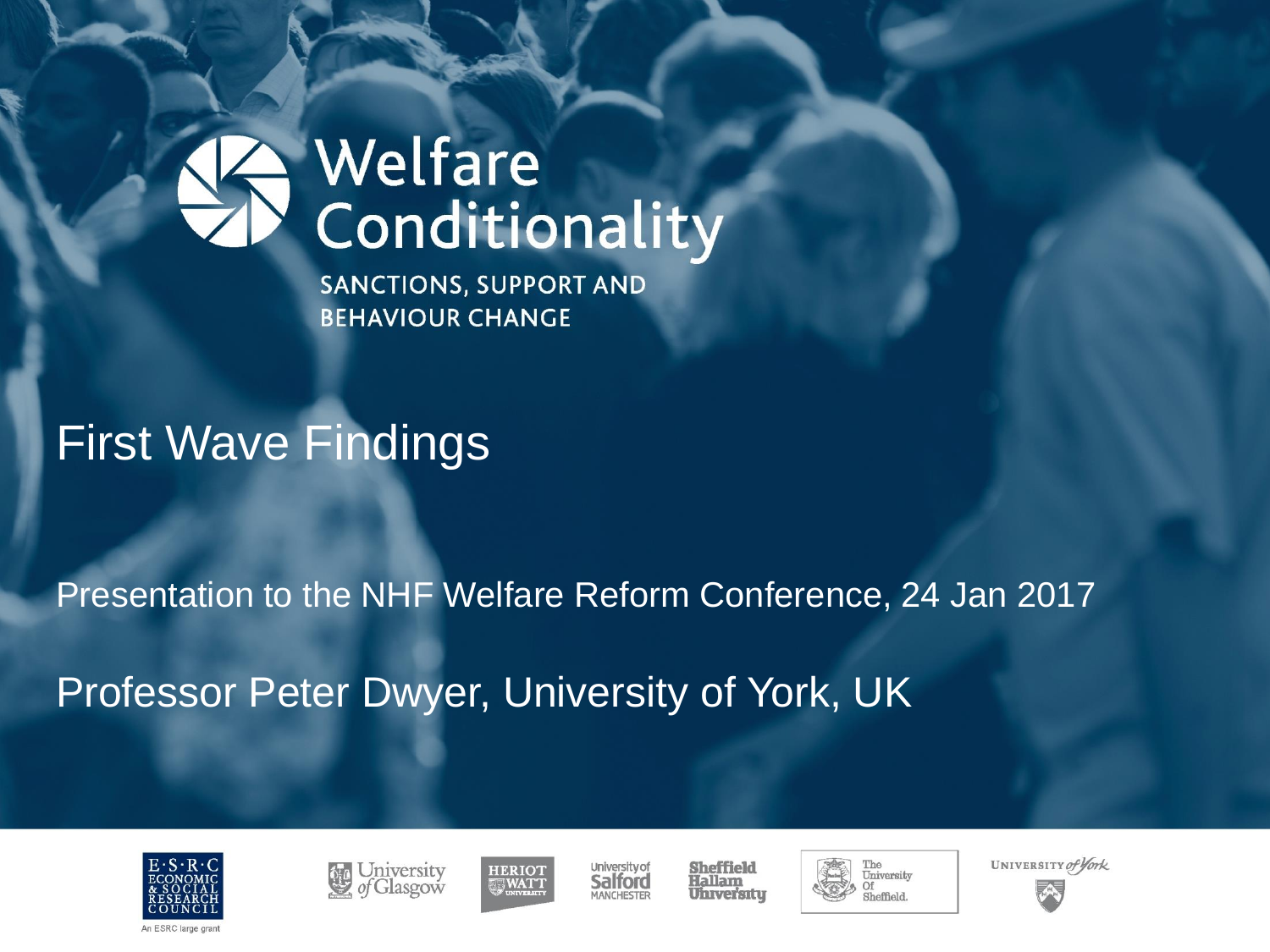## **Welfare conditionality: sanctions, support and behaviour change (2013-2018)**

### **Twin aims**

**To consider the ethics and efficacy of welfare conditionality** 

### **Fieldwork with three sets of respondents**

- 1. Semi-structured interviews with 52 policy stakeholders policymakers/actors
- 2. 27 focus groups with frontline welfare practitioners who implement policy
- 3. Three rounds of repeat qualitative longitudinal interviews with a diverse sample of 480 welfare recipients who are subject to welfare conditionality

Funded by ESRC grant ES/K002163/2



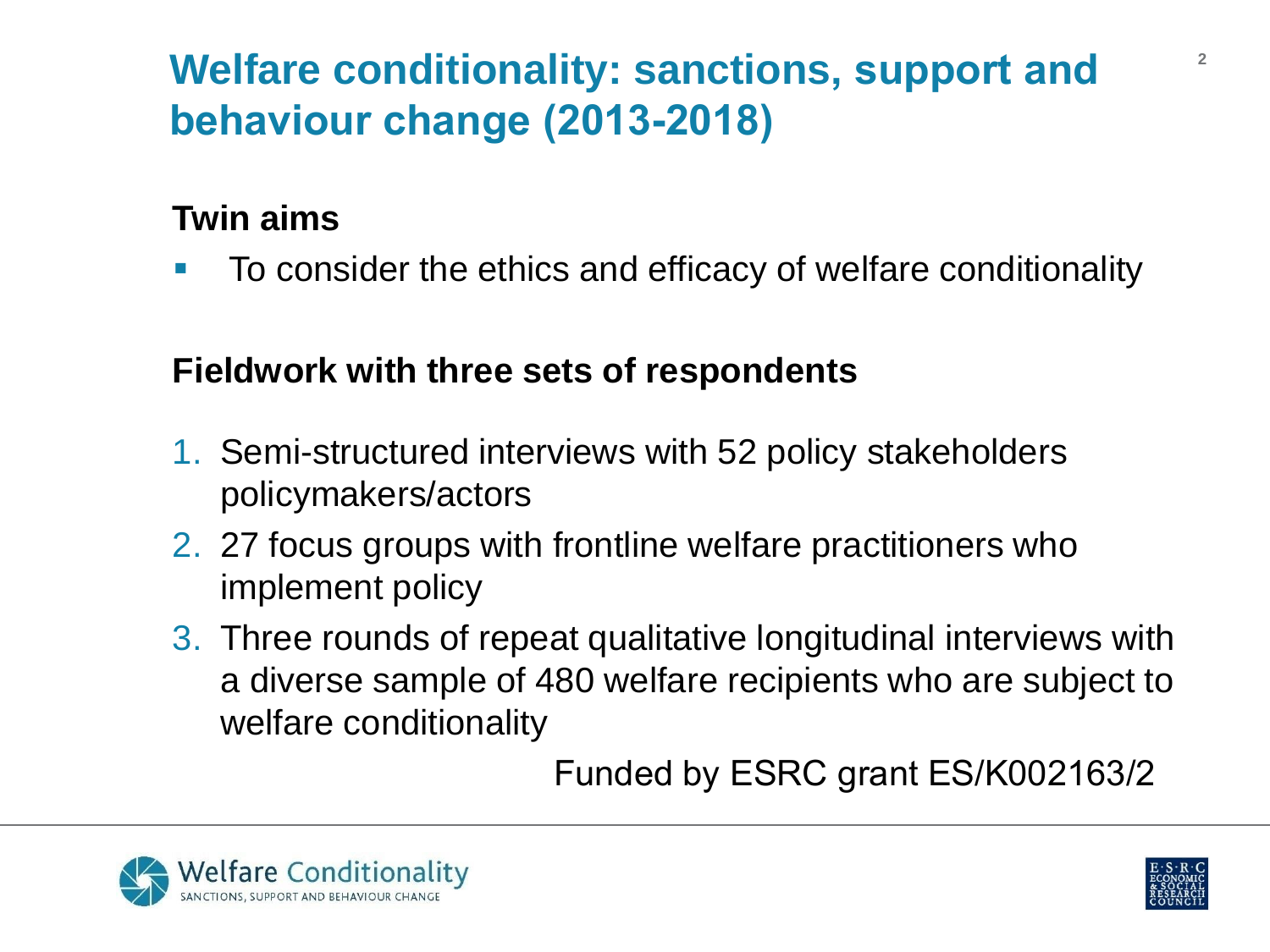## **Welfare conditionality: sanctions, support and behaviour change (2013-2018)**

 **Exploring welfare conditionality across a range of policy domains and groups**

Recipients of social security benefits (unemployed people, lone parents, disabled people, Universal Credit ), homeless people, social tenants, individuals/families subject to antisocial behaviour orders/family intervention projects, offenders and migrants

### **Locations in England and Scotland**

Bath, Bristol, Edinburgh, Glasgow, Inverness, London, Manchester, Peterborough, Salford, Sheffield, Warrington



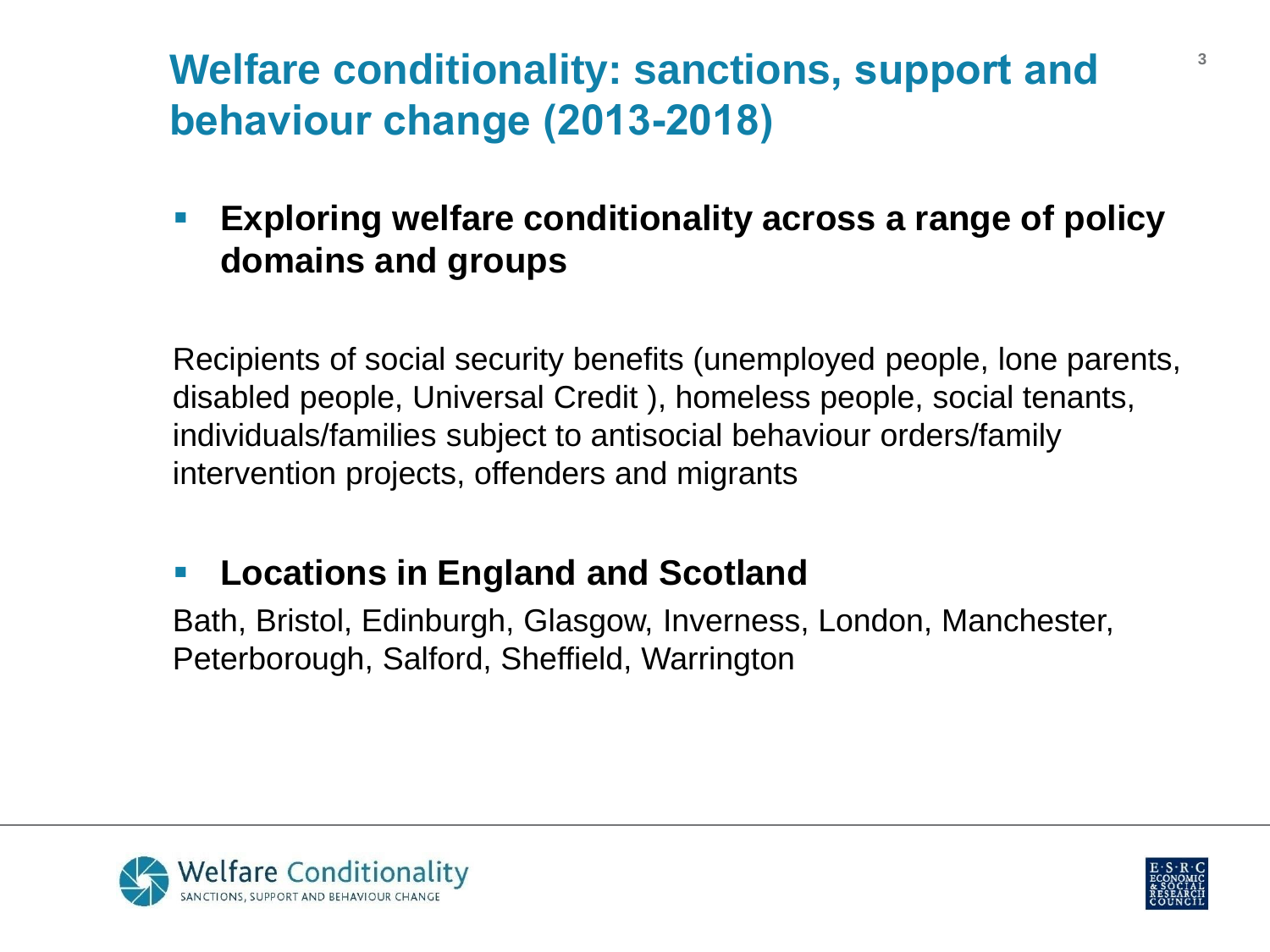### **Sanctions <sup>4</sup>**

#### **Negative impacts universally reported by WSUs**

*[The hospital] were saying, 'You've lost weight.' I said, 'Well I can't eat. I've got no food, I've got no money.' (WSU, disabled man, England )*

#### **Disproportionate and inappropriate sanctions**

*Because I didn't fill my book in properly, they didn't really explain to me properly how to do it. I am a bit dyslexic; I can't read or write practically. (WSU, offender, male, England)*

#### **Counter productive and negative consequences**

*I* got sanctioned for a month...It made me shoplift to tell you the truth. I *couldn't survive with no money. I was homeless... So if I needed something I'd have to 'borrow it' from [supermarket]or something. (WSU, homeless man, England)*



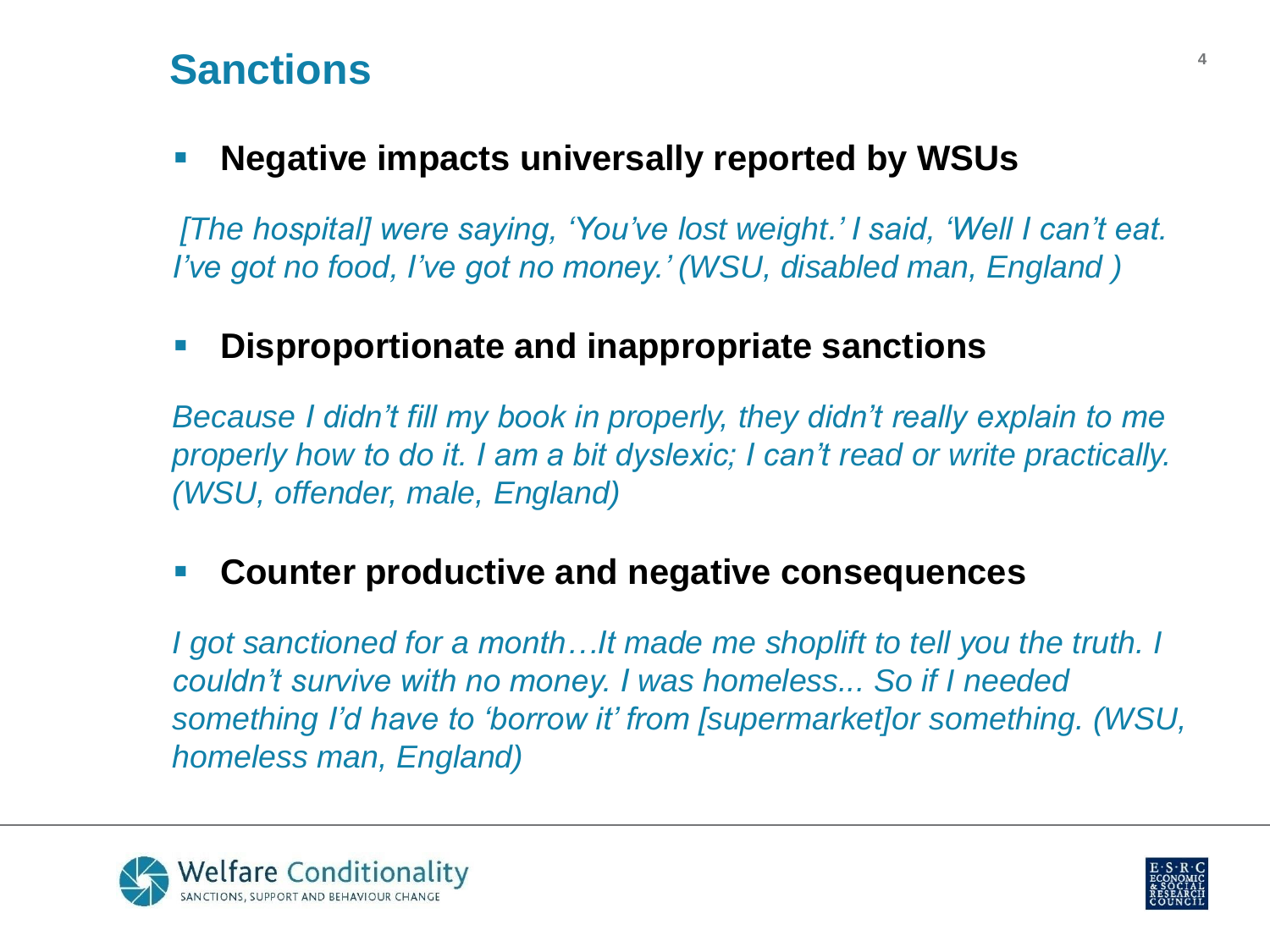### **Support 5**

### **Negative experiences of support widespread**

*There's no support for me when I get there. All I do is sit there, sign and go out again. (WSU, Jobseeker's Allowance recipient, male, England)*

### **Some limited good practice is evident**

*It's down to the individual who they assign to be your [Work Programme] coach. I'm lucky enough that the person who is currently my coach is a brilliant person. He is really accommodating in the sense that he respects the fact I'm a lone parent. (WSU, lone parent, female, England)*

### **The significance of support**

*I don't know where I would have been if I didn't get the help that I did get. Things could have come out a lot worse. (WSU, ASB, female, England)*



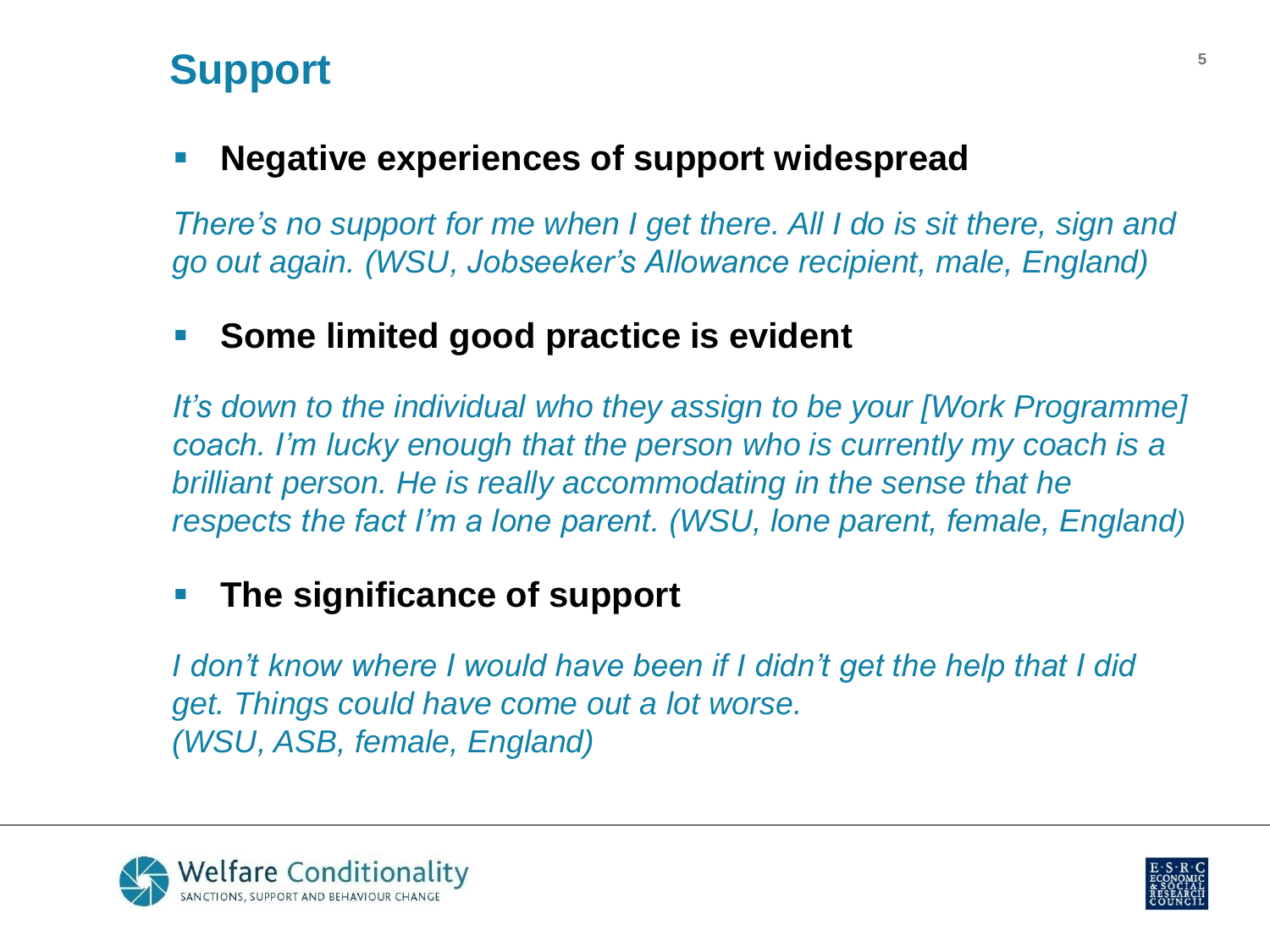## **Improving implementation**

### **Lack of communication and understanding**

*17 years… we've always been secure tenants and suddenly we're a five year contract… 'We're doing that with all our housing now'… my husband is living on his nerves now thinking what's going to happen at the end of the five years? He doesn't need the stress or the pressure. (WSU, female, social tenant, England)*

### **Flexibility in responding to additional barriers and needs**

*I* need work that will fit around me, rather than me fit round it... I need rest *periods… [not] standard business hours and like it or lump it… You know if you can't fit round that then tough. (WSU, disabled woman, Scotland*)

### **Undermining the logic of conditionality**

[*through interpreter] Because he was new to the country he didn't know all the systems, how it went, so it was very difficult for him… But one day he missed his a appointment to sign and when he went the next day they sanctioned him for a month, he wasn't paid for a month so that time was very difficult. He'd not anything even to eat. (WSU, migrant, male, Scotland)*



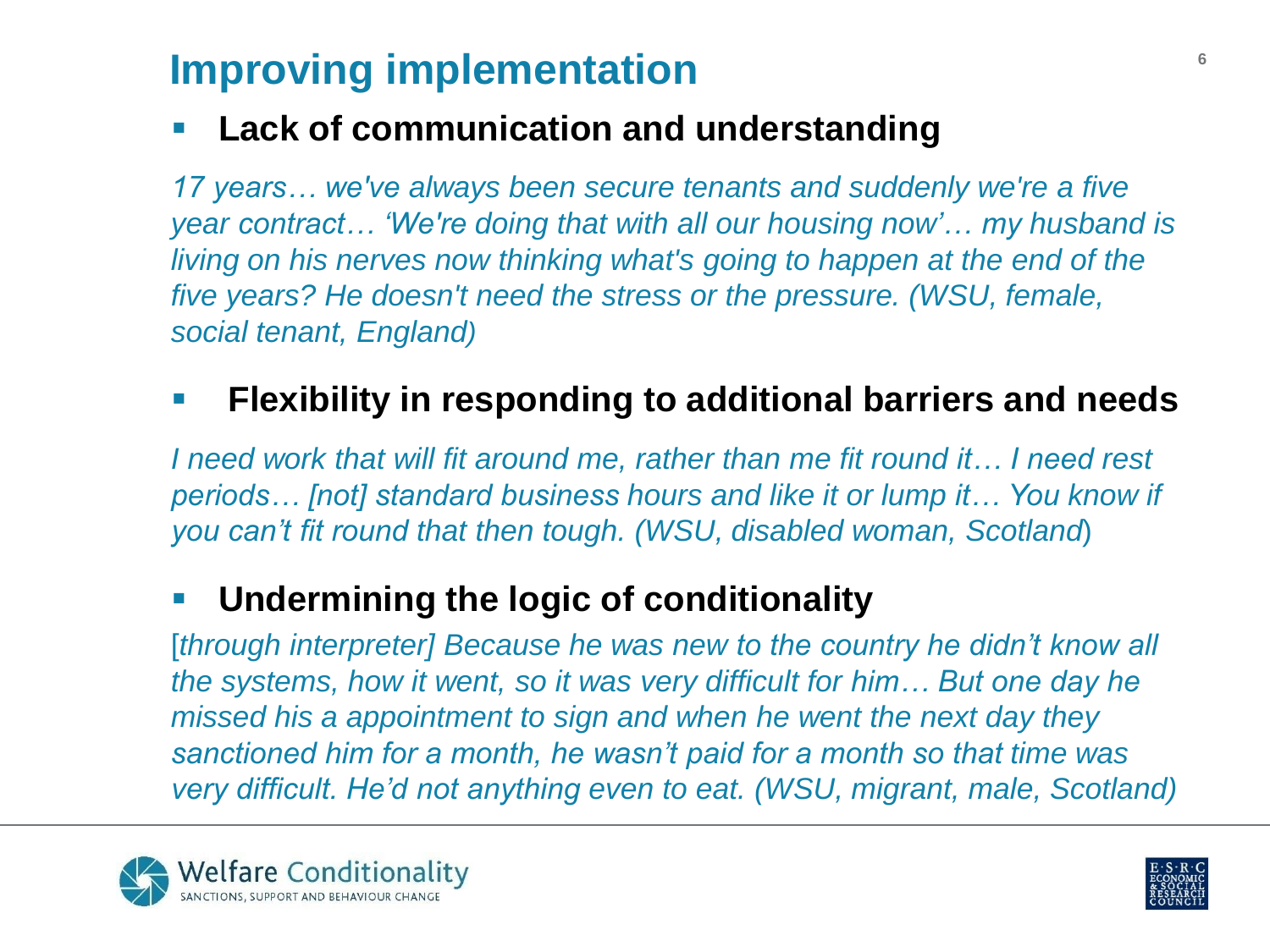**SANCTIONS, SUPPORT AND BEHAVIOUR CHANGE** 

# **Behaviour change**

## **Dr Sharon Wright University of Glasgow**







University of Salford MANCHESTER

**Sheffield** Hallam **Universitu** 





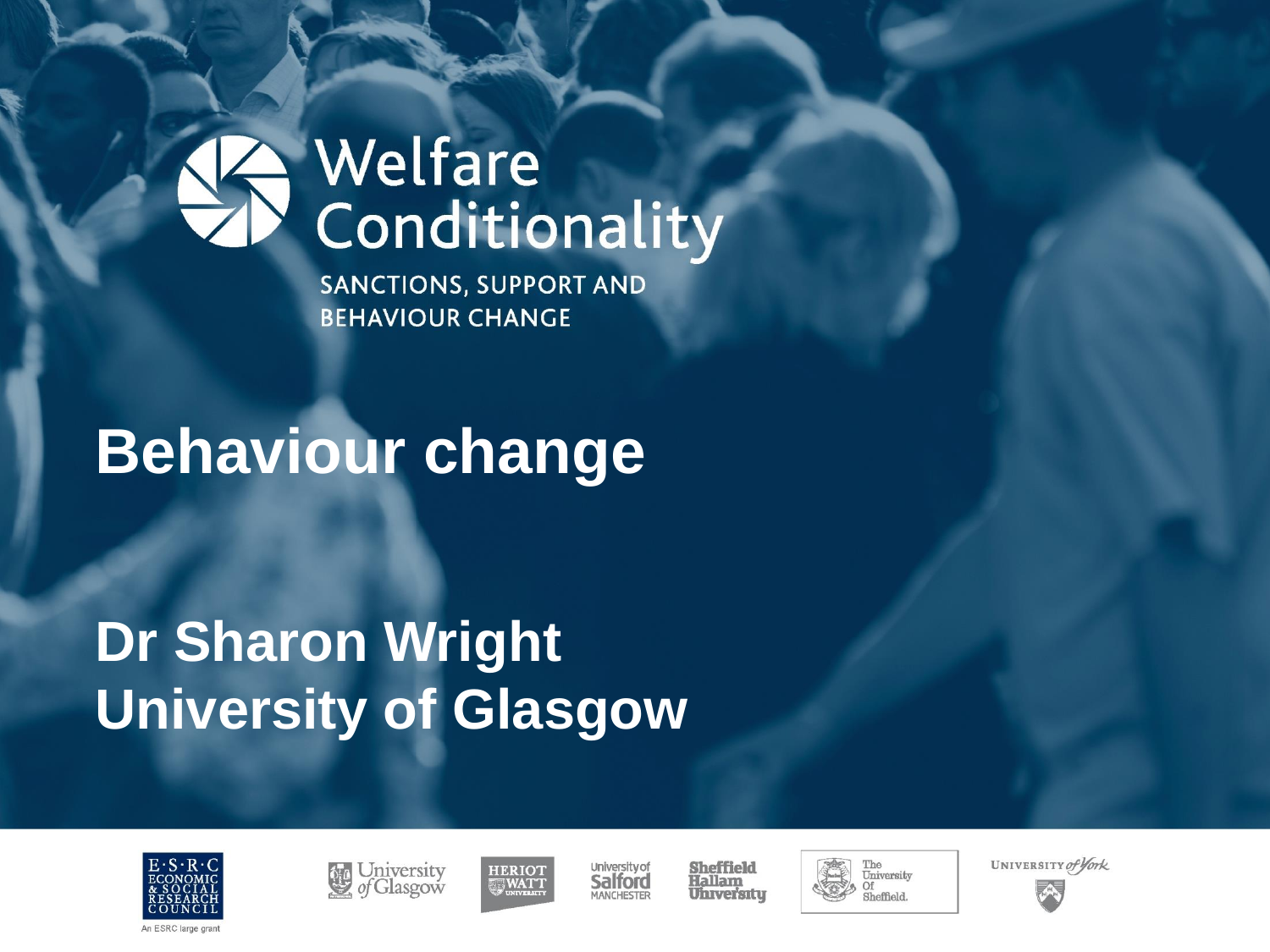# **Behaviour change in principle**

- A stated aim of conditionality is positive behaviour change to:
	- prepare for or find paid work
	- maintain and advance in paid work
	- encourage responsible behaviour
- This assumes that positive behaviour amongst target groups is not possible without coercion



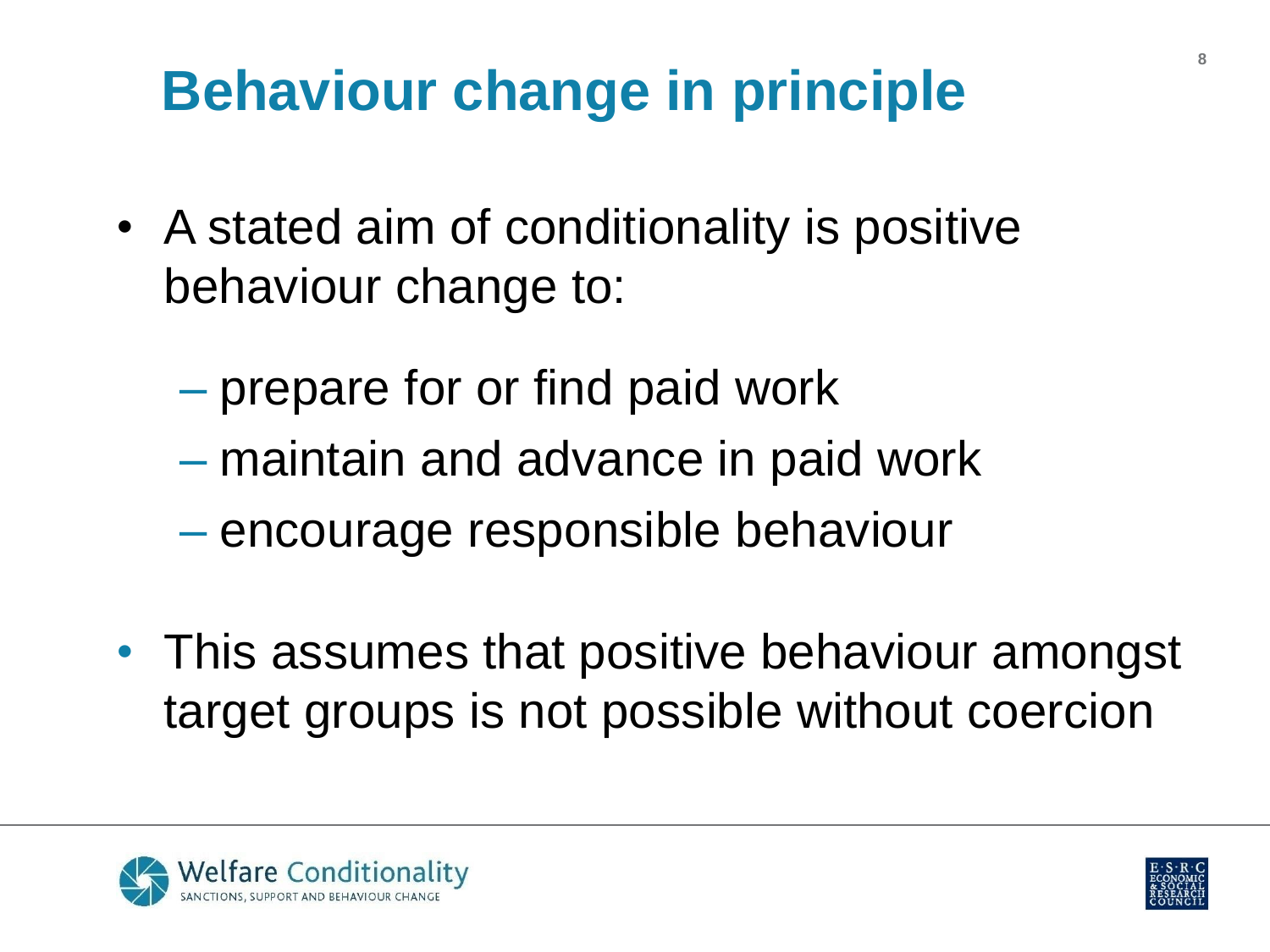## **Behaviour change: our evidence**

- Wave A offers users' retrospective reflections
- Waves B and C are tracking changes (where it occurs) and will offer further insights



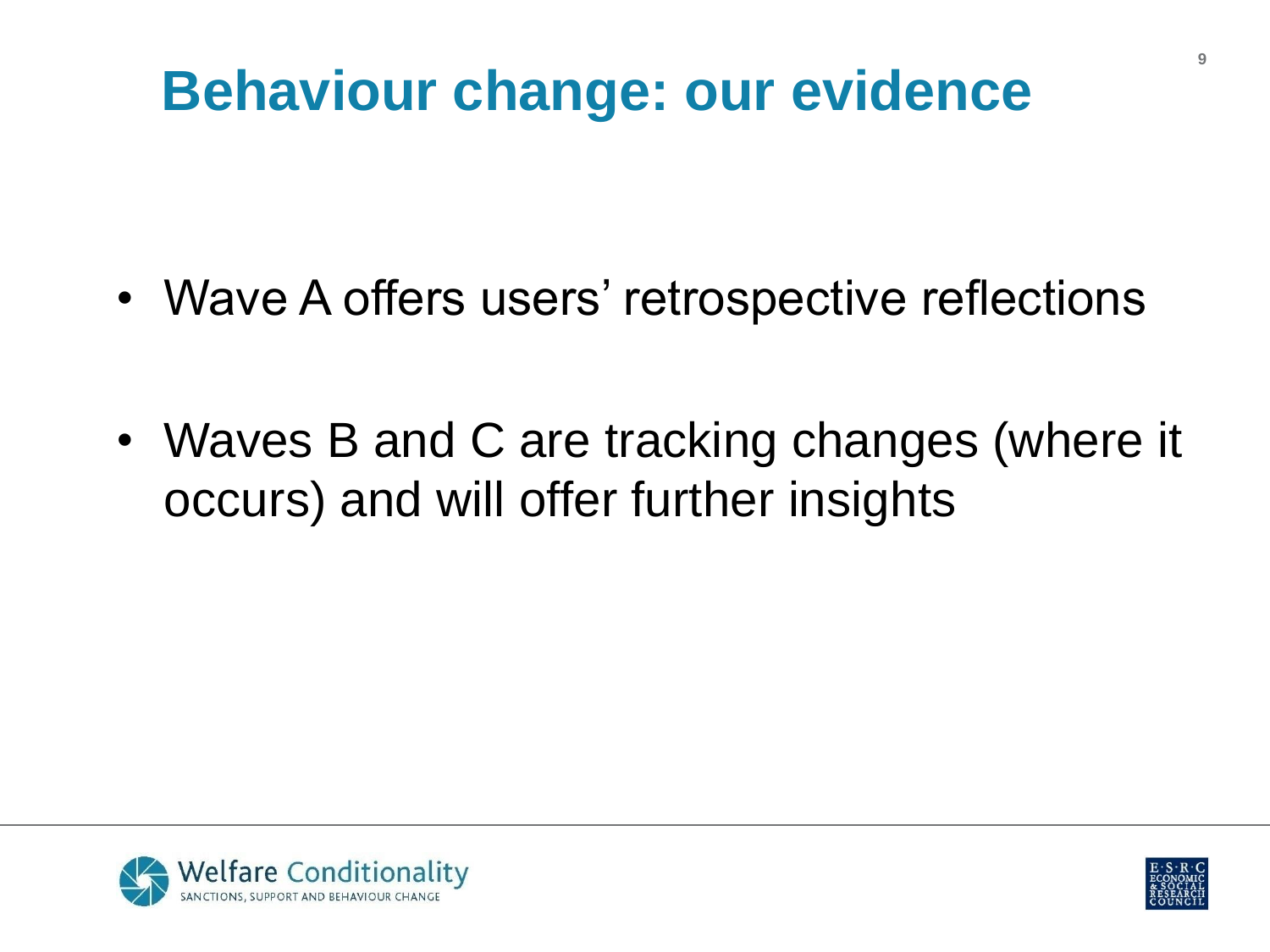# **Behaviour change: our evidence**

• Virtually all welfare service user interviewees expressed the desire for the types of positive behaviour intended

*'If I get into employment, it's about being a good example for my kids. It's positive… it's good for the family situation, and that's the road I want to go down.'* 

*(WSU, long parent, female, Scotland)*

• Limited evidence of welfare conditionality bringing about positive behaviour change

*'I think it does change your behaviour because you've become dependent on the benefit because of the situation you're in. So you are a little bit more scared that if you don't do what they say, they're going to stop your money' (WSU, disabled man, England)*



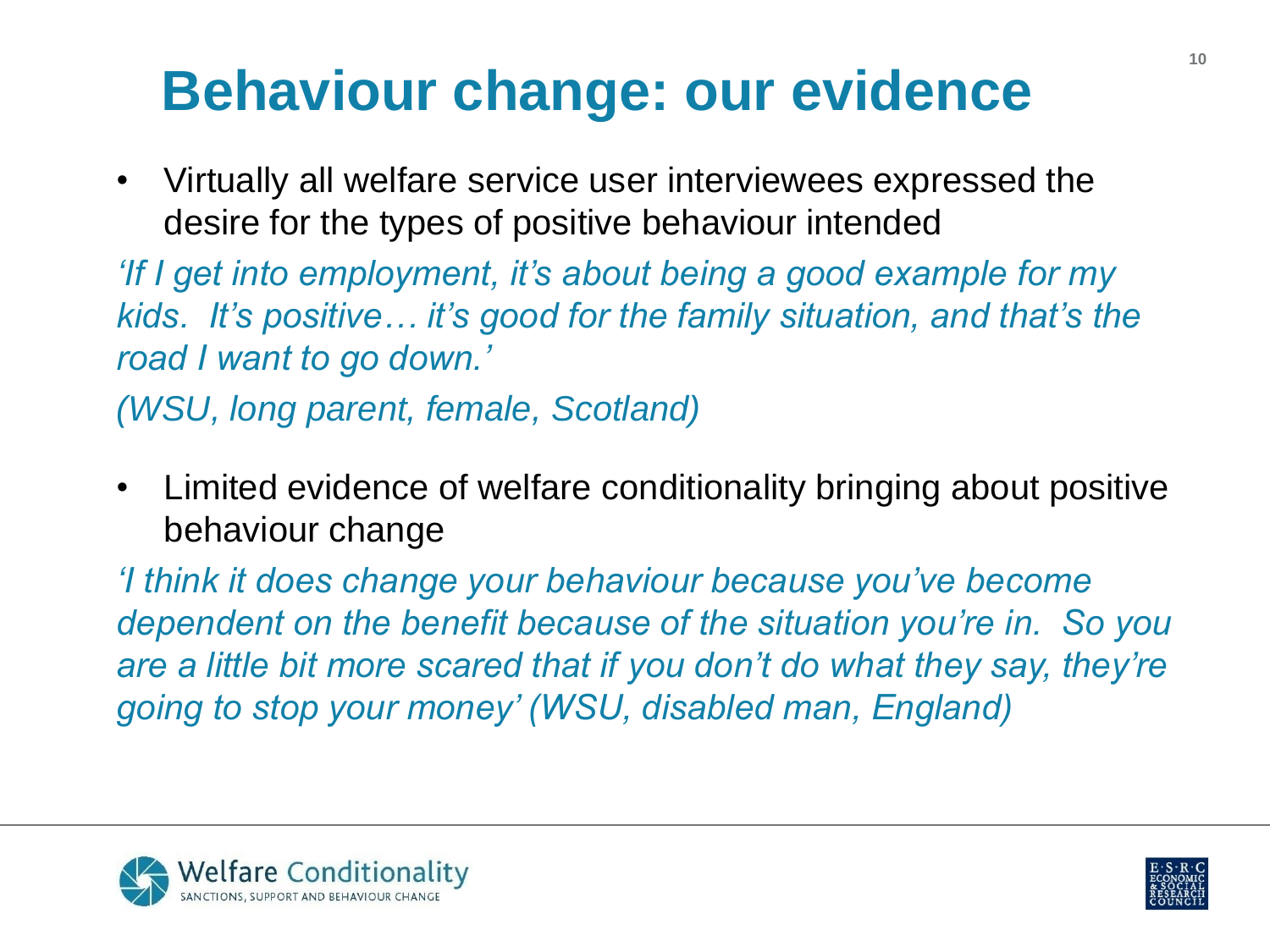# **Behaviour change: our evidence**

• Rare that conditionality worked to move people closer to the labour market

*'It's not like because of this rubbish experience with the sanction, I'm getting a job now, I'm getting a job because I want a better life. (WSU, migrant, female, England)* 

• A minority of practitioners and users did acknowledge positive outcomes

*'I think confidence kicked in then, or maybe I had become more reconciled to the fact that this was what I was doing. I don't know, but something changed, and it was psychological; something shifted.' (WSU, disabled woman, Scotland)*

• Behaviour change to comply with process at the expense of outcome

*'applying for jobs that I was never going to get because you had to apply for jobs.' (WSU, Jobseeker's Allowance recipient, male, England)*



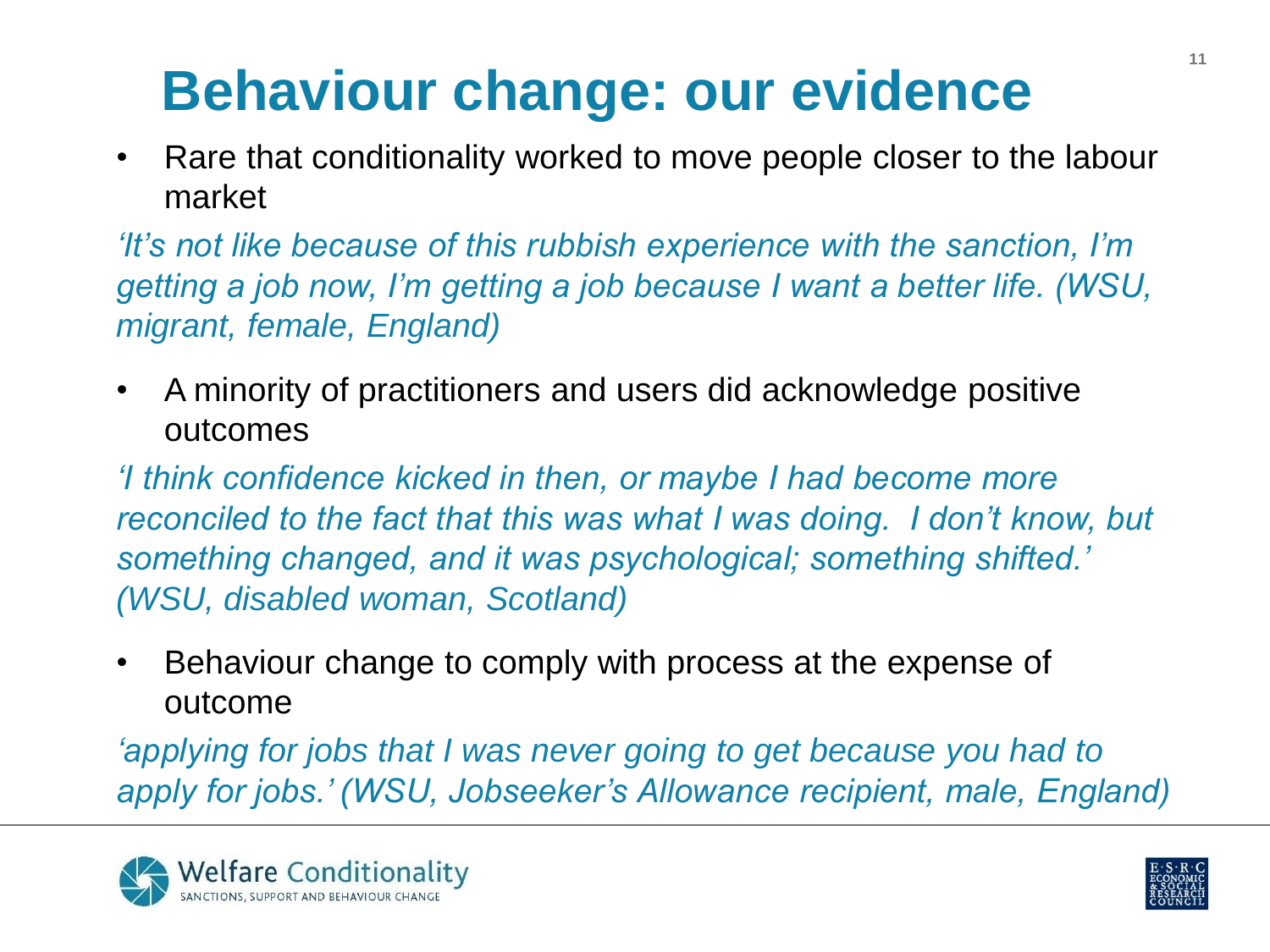# **Successful outcomes**

• Transitions into paid work or the cessation of problematic behaviour were not so much brought about by threat or experience of sanction, but by action (self-help) and the availability of appropriate individual support

*'We're seeing a lot of unhappy parents, stressed parents and parents being forced back into employment, and I have to say with not a lot of regard to the actual employment they're being forced into… it is well known that yes a lot of single parents go into work but they also come out of work because it's not sustainable.' (PS39, Senior representative, lone parent voluntary sector organisation)*



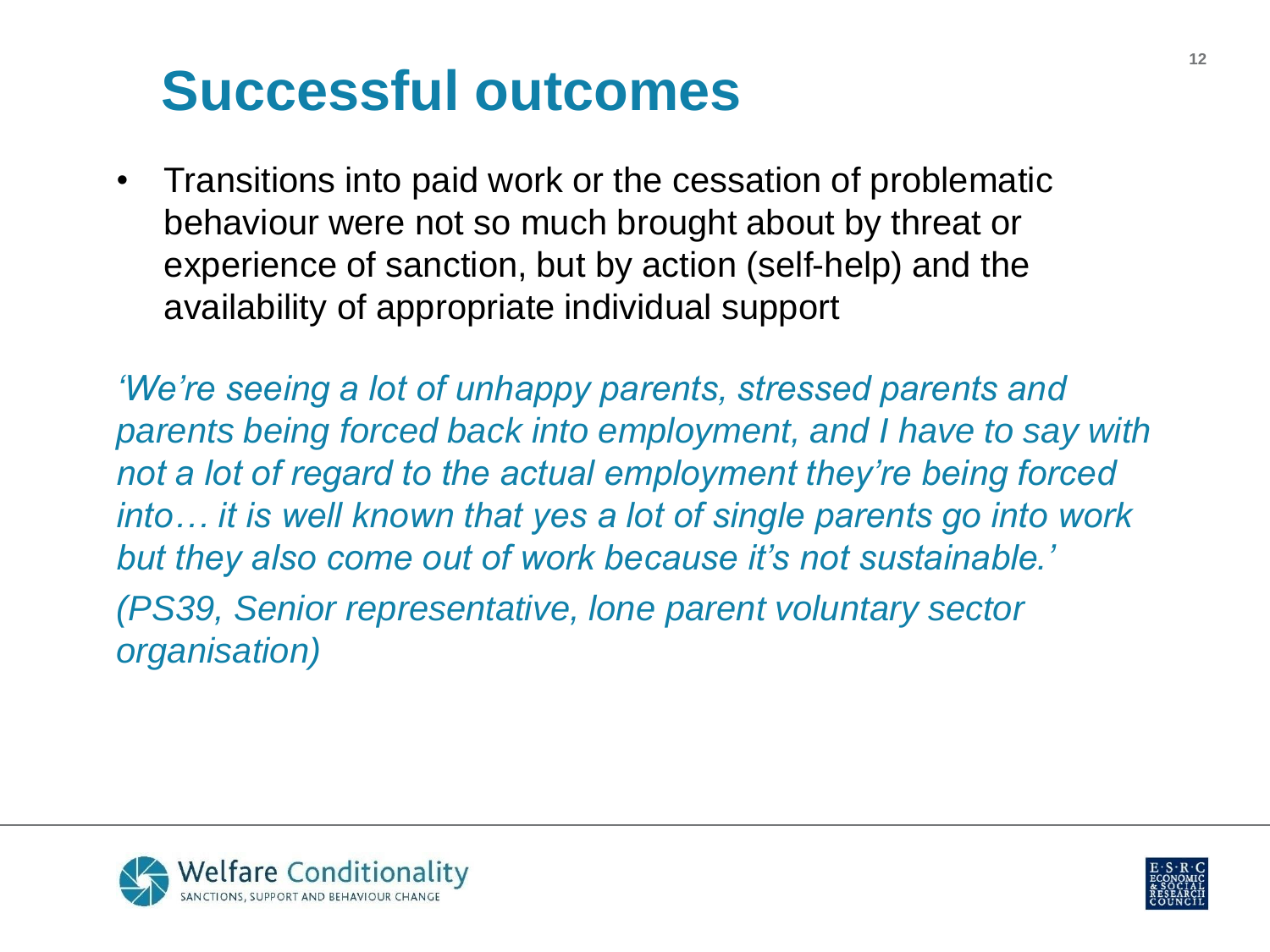# **Counterproductive conditionality <sup>13</sup>**

*'Sanctioning is counterproductive… it marginalises people even further than they probably already are.' (FG14, Jobseeking, England)*

- In-work Universal Credit interviewees did not think they should be subject to the same sanctions as out-of-work claimants
- In-work conditionality could be counterproductive and introduce new disincentives to work
- Mismatch between flexibility required by employers and rigidity of JCP appointments
- Imbalance between weight of sanctions and absence of in-work support



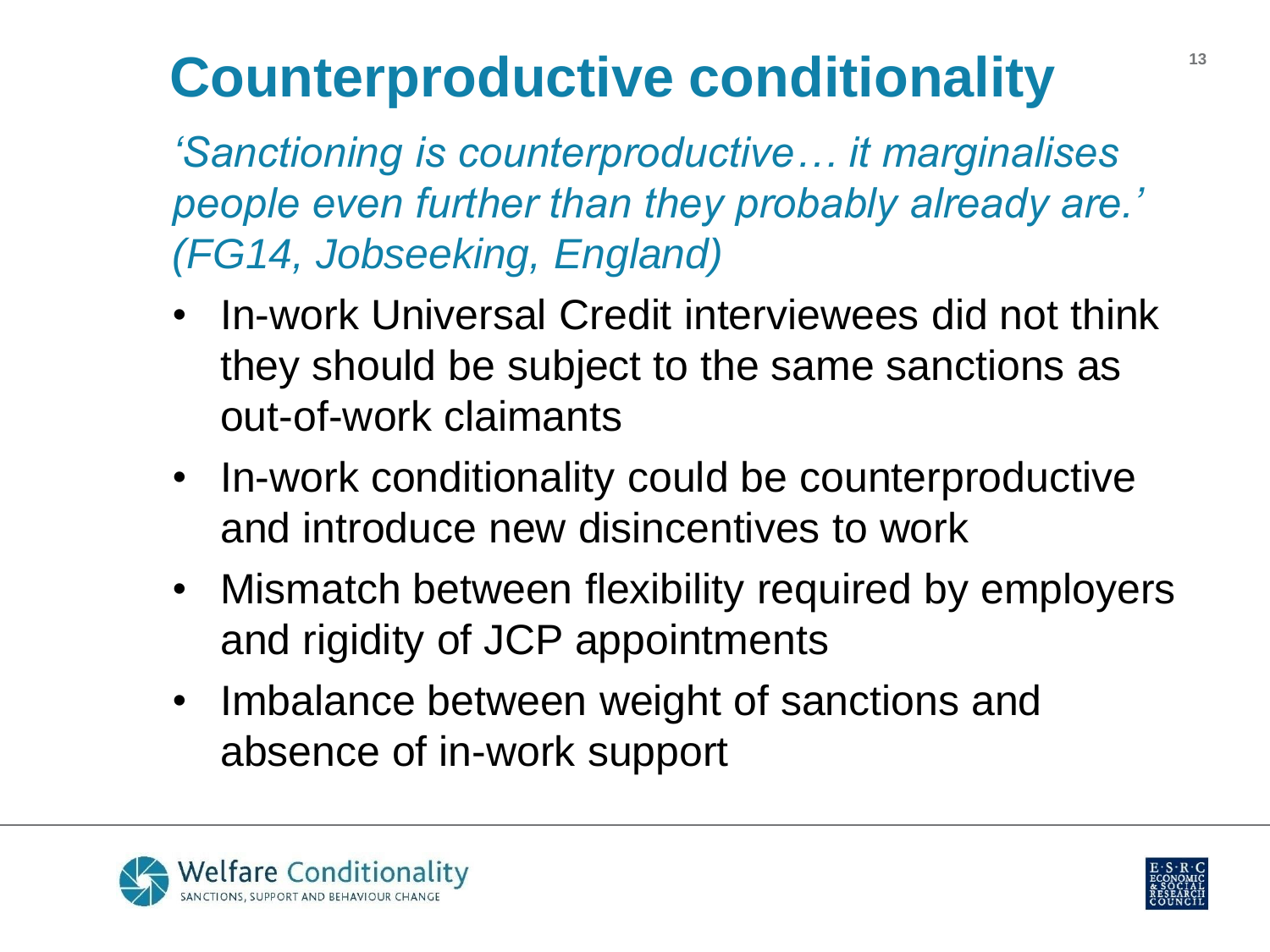**SANCTIONS, SUPPORT AND BEHAVIOUR CHANGE** 

# **The ethics of welfare conditionality**

Dr Lisa Scullion Reader in Social Policy University of Salford, UK







University of Salford MANCHESTER

**Sheffield** Hallam **Universitu** 





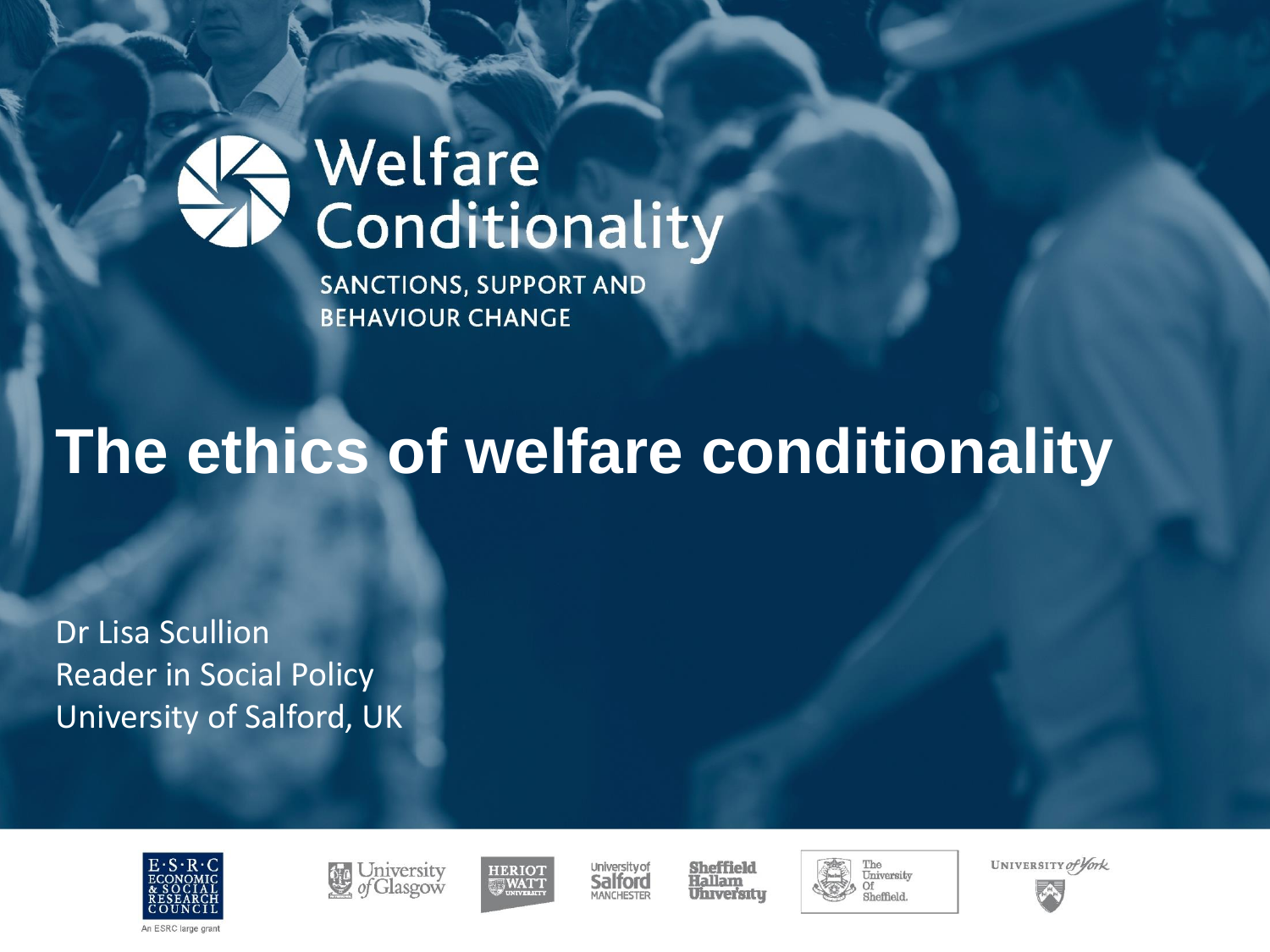## **Support for conditionality? 15**

**Broad support for the principle of welfare conditionality (i.e. 'rights' being linked to 'responsibilities')**

*It's not fair if people are going out paying their taxes and you've got people like sitting on the backsides just like doing nothing and still getting money.* (WSU, UC recipient, male, England)

- **But … this did not mean uncritical acceptance - widespread concern around:** 
	- **Inappropriate application**
	- **Proportionality**
	- **Desert**
	- **Lack of personalisation**



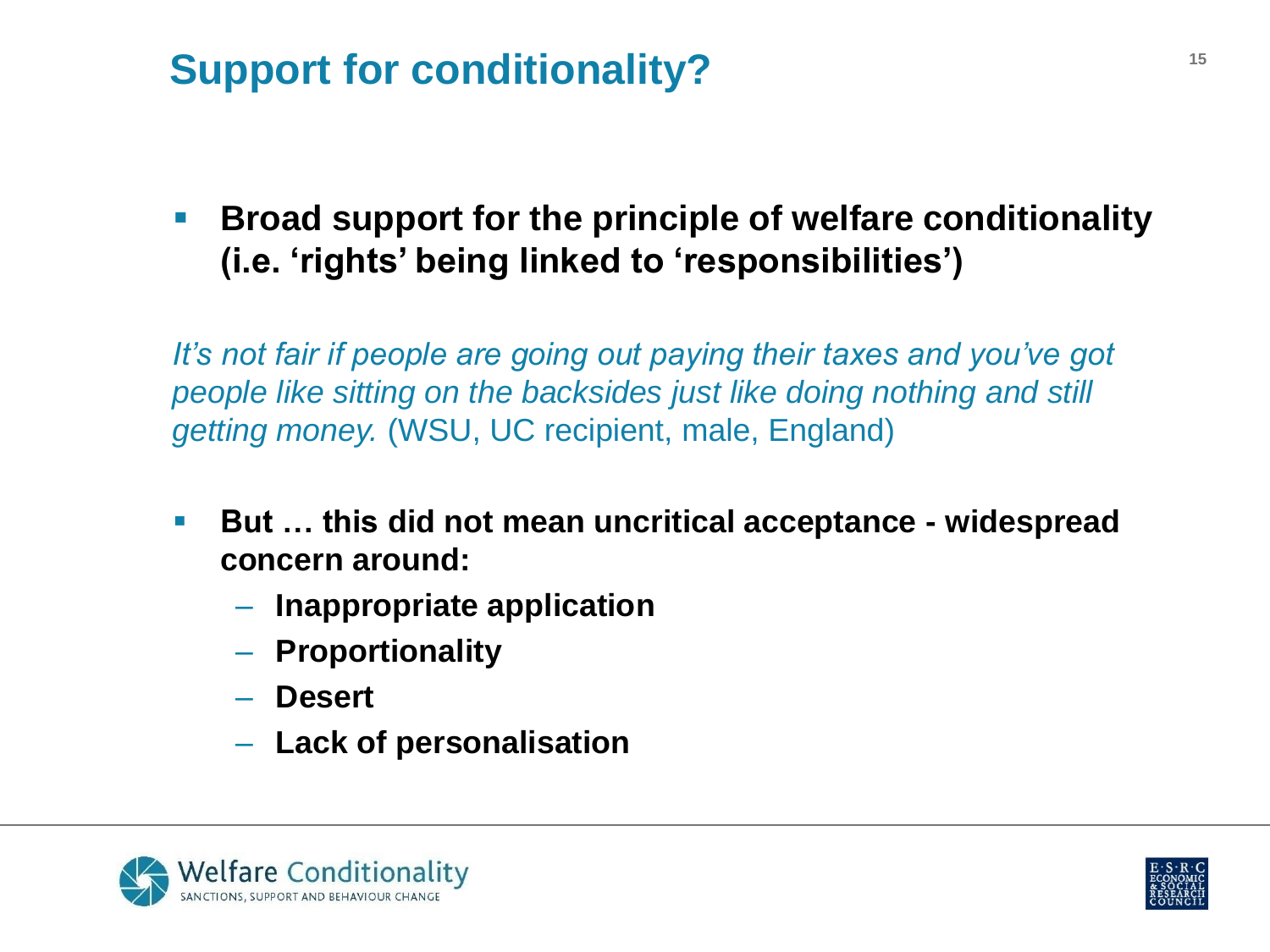## **Inappropriate application?**

 **Concerns around the extension of conditionality to previously exempt 'groups' (e.g. disabled people, lone parents)** 

*I'm a mother, I want to be a mother, I want to give my son his breakfast in the morning. I think it's wrong to demand I work and a stranger gives him his breakfast...Why's that wrong, for me wanting to be a mother and to be there for my children? (WSU, lone parent, female, Scotland)*

#### **Concerns around 'in-work' conditionality**

*I was working at the time… it was something like, 'We're going to charge you £10 a day for seven days' and I said, 'What, you're going to fine me £70 for missing an appointment that I couldn't even ring you to tell you that I'd be late? " (WSU, UC recipient, female, England)* 



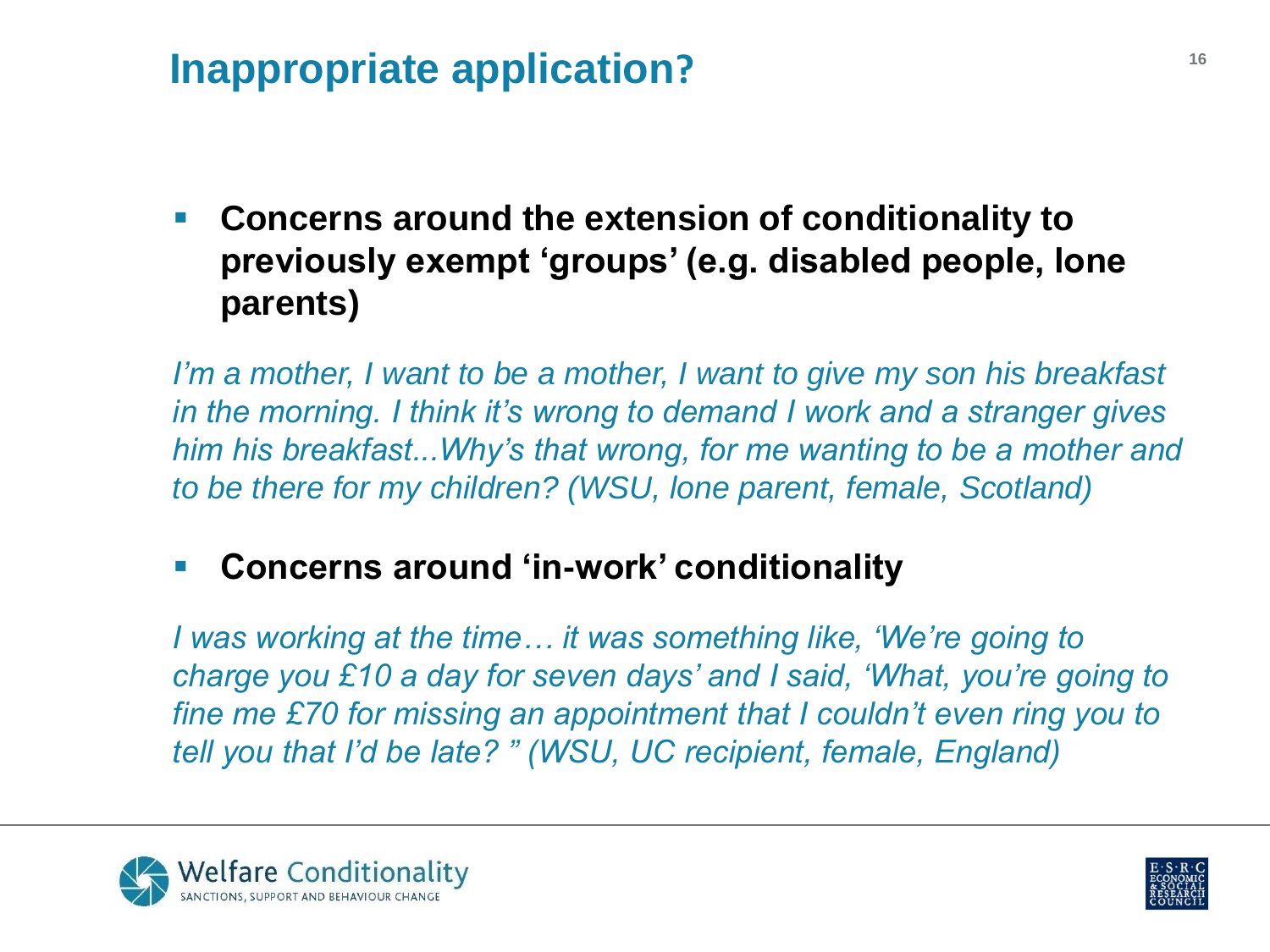### **Proportionality?**

### **What level of sanction is acceptable for non-compliance?**

*They should be a bit stricter with some people… but don't put them in a position that they haven't got food on their plate or anything like that...You can't be like that to people, it's absolutely wrong. (WSU, migrant, female, England)*

 **The need to retain a basic minimum even when sanctioned**

*[As] long as there's a roof over their head, and for example depending on how many dependent children there are, so much per head for that week, and that's their minimum amount. (WSU, UC recipient, male, England)*



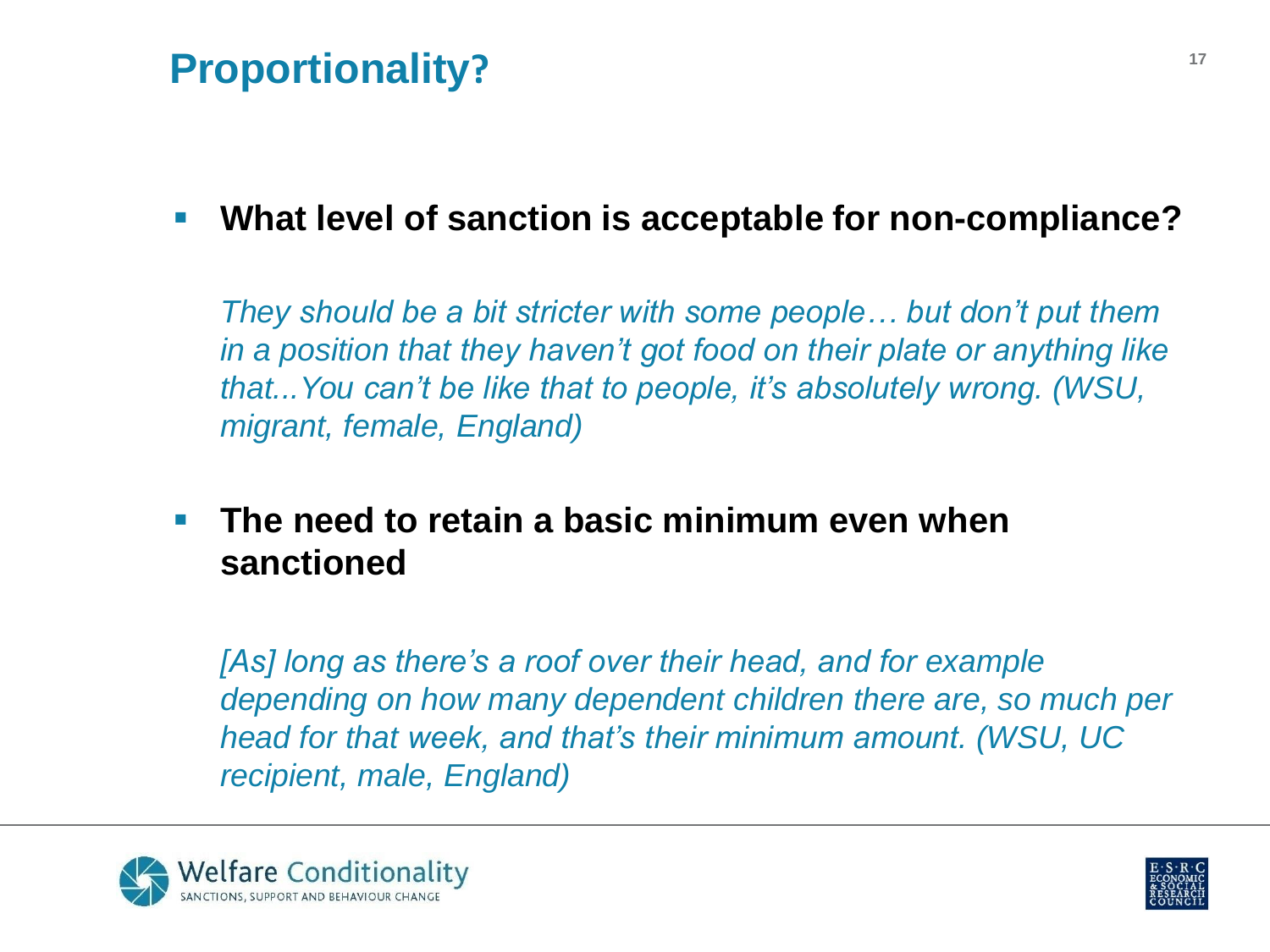### **Questions of desert? <sup>18</sup>**

 **Many WSUs assert their entitlement to welfare by stating that welfare conditionality is fair when applied to other of 'undeserving' groups (e.g. 'druggies', migrants, people 'on the sick')** 

*They need to knock out the alcoholics, the drug takers, like the heroin addicts and the smack heads and things like that, they need to sort out them and also the people that are claiming ESA and going out working. I know three people that are claiming ESA and going out working… they're like, 'Oh we can get you some work.' 'I can't work. I am poorly. I'm not lying. You're blagging the system.' " (WSU, disabled man, England)*

 **Everyone has their own legitimating position/frame contributing to discourses around 'deservedness'** 



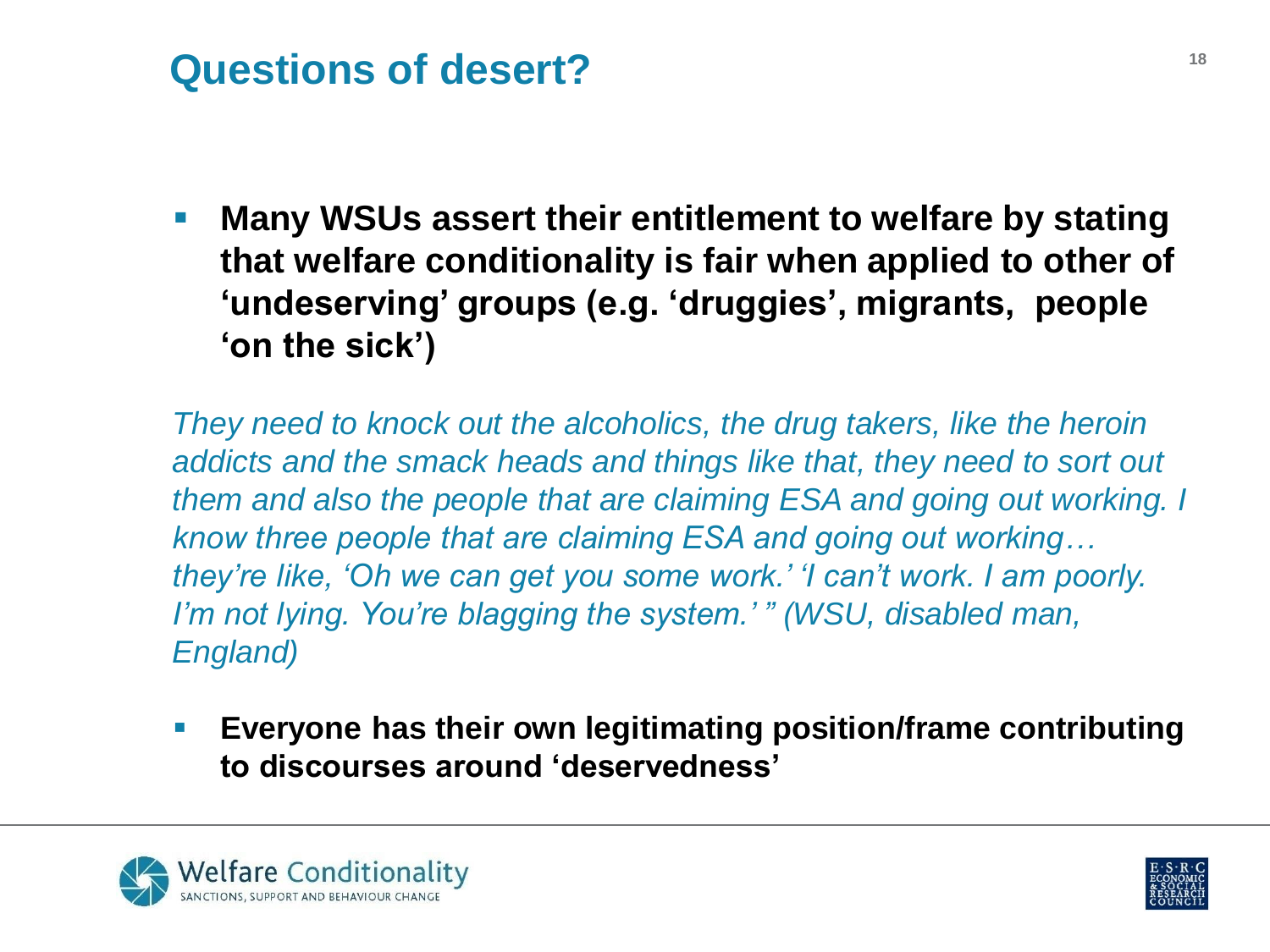### **Personalised welfare conditionality? 19**

#### **A need to treat people as human beings**

*I think there should be more discernment in the way the system operates. It's like a machine isn't it ? There is no humanity left in it (WSU, disabled man, England)*

- **'One size fits all' approach seen as flawed and unfair**
- **A more personalised approach reflecting people's needs, capabilities and responsibilities outside the paid labour market is required**